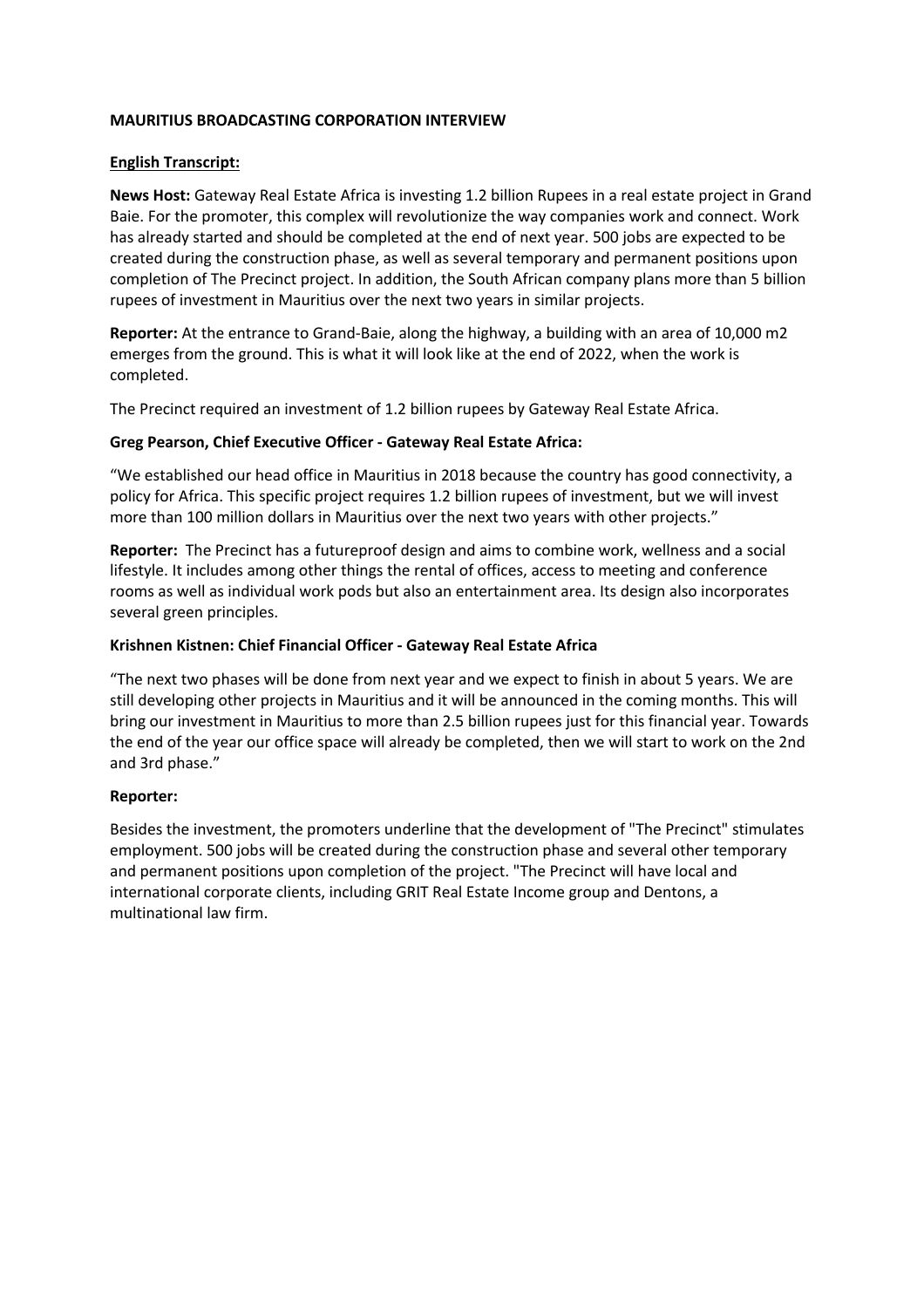

# Le Journal Télévisé - Août 22, 2021

Aug 22, 2021 | Posted by k.soobdhan |  $Q$ 



 $\bullet$  Like 0  $\bullet$  Tweet  $\bullet$ 

Présenté par : Jaleela HASSENALLY



I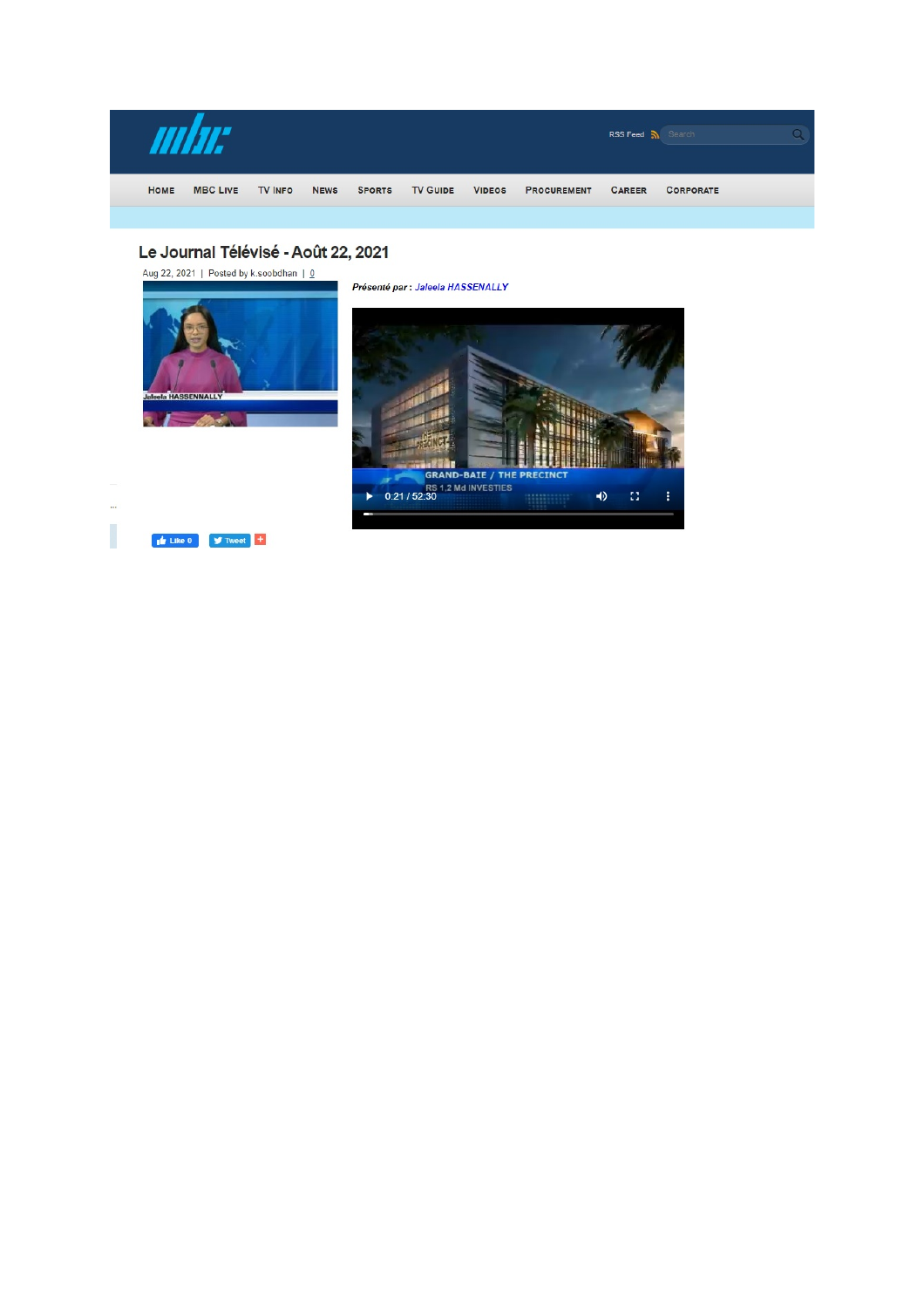## **English transcript of MBC News**

**Media:** Mauritius Broadcasting Corporation (TV)

**Reach:** 85% reach / 975000 viewers

**Date:** 22 August 2021

**TV News bulletin**: (Creole)

**Link:** https://test.mbcradio.tv/article/zournal-ao%C3%BBt-22-2021

## **English Transcript:**

**News Host:** Gateway Real Estate Africa is investing 1.2 billion Rupees in a real estate project in Grand Baie. For the promoter, this complex will revolutionize the way companies work and connect. Work has already started and should be completed at the end of next year. 500 jobs are expected to be created during the construction phase, as well as several temporary and permanent positions upon completion of The Precinct project. In addition, the South African company plans more than 5 billion rupees of investment in Mauritius over the next two years in similar projects.

**Reporter:** At the entrance to Grand-Baie, along the highway, a building with an area of 10,000 m2 emerges from the ground. This is what it will look like at the end of 2022, when the work is completed.

The Precinct required an investment of 1.2 billion rupees by Gateway Real Estate Africa.

## **Greg Pearson, Chief Executive Officer - Gateway Real Estate Africa:**

"We established our head office in Mauritius in 2018 because the country has good connectivity, a policy for Africa. This specific project requires 1.2 billion rupees of investment, but we will invest more than 100 million dollars in Mauritius over the next two years with other projects."

**Reporter:** The Precinct has a futureproof design and aims to combine work, wellness and a social lifestyle. It includes among other things the rental of offices, access to meeting and conference rooms as well as individual work pods but also an entertainment area. Its design also incorporates several green principles.

#### **Krishnen Kistnen: Chief Financial Officer - Gateway Real Estate Africa**

"The next two phases will be done from next year and we expect to finish in about 5 years. We are still developing other projects in Mauritius and it will be announced in the coming months. This will bring our investment in Mauritius to more than 2.5 billion rupees just for this financial year. Towards the end of the year our office space will already be completed, then we will start to work on the 2nd and 3rd phase."

#### **Reporter:**

Besides the investment, the promoters underline that the development of "The Precinct" stimulates employment. 500 jobs will be created during the construction phase and several other temporary and permanent positions upon completion of the project. "The Precinct will have local and international corporate clients, including GRIT Real Estate Income group and Dentons, a multinational law firm.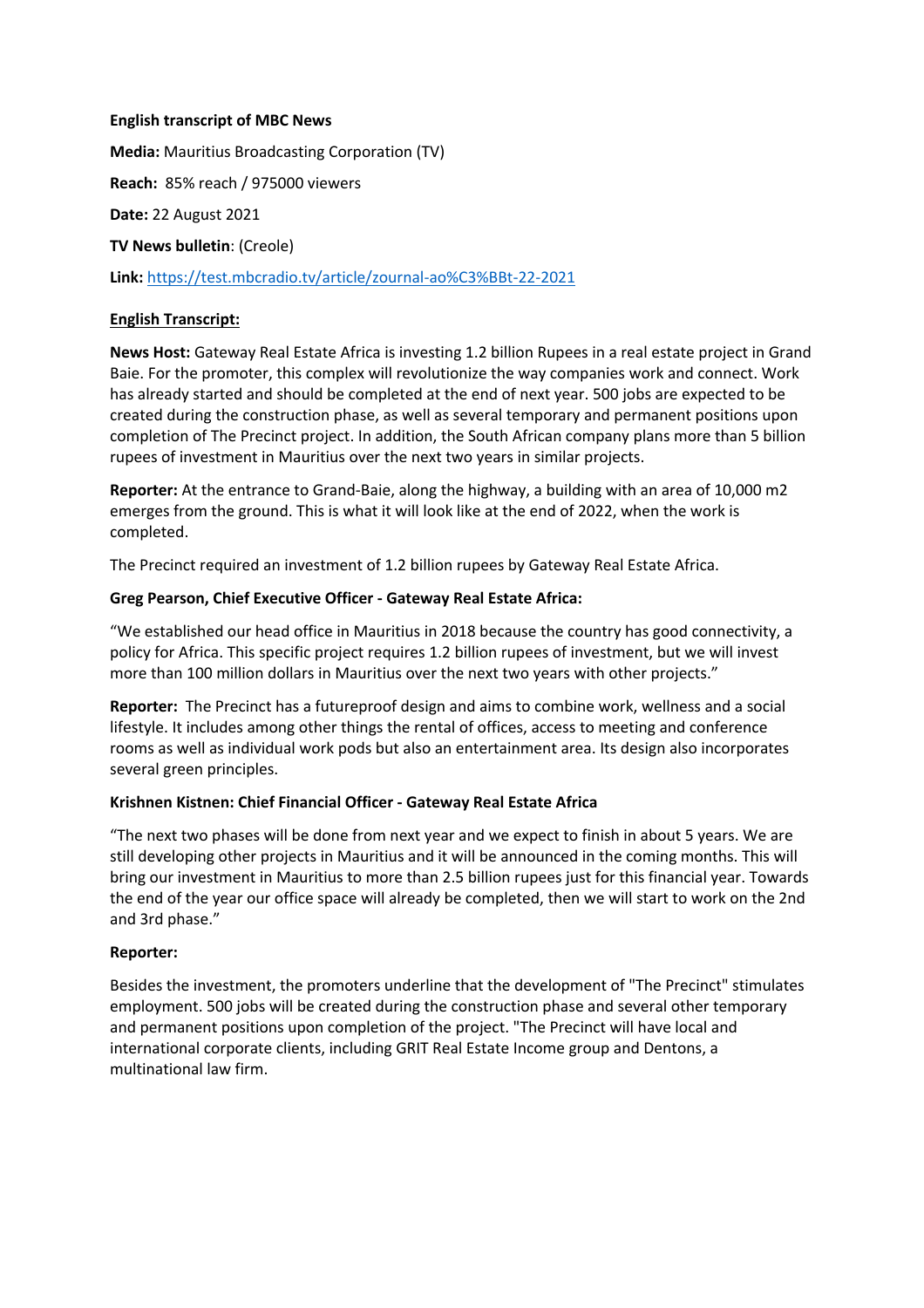

# Zournal - Août 22, 2021

Aug 22, 2021 | Posted by k.soobdhan |  $Q$ 



Présenté par: Cynthia MOUTOU

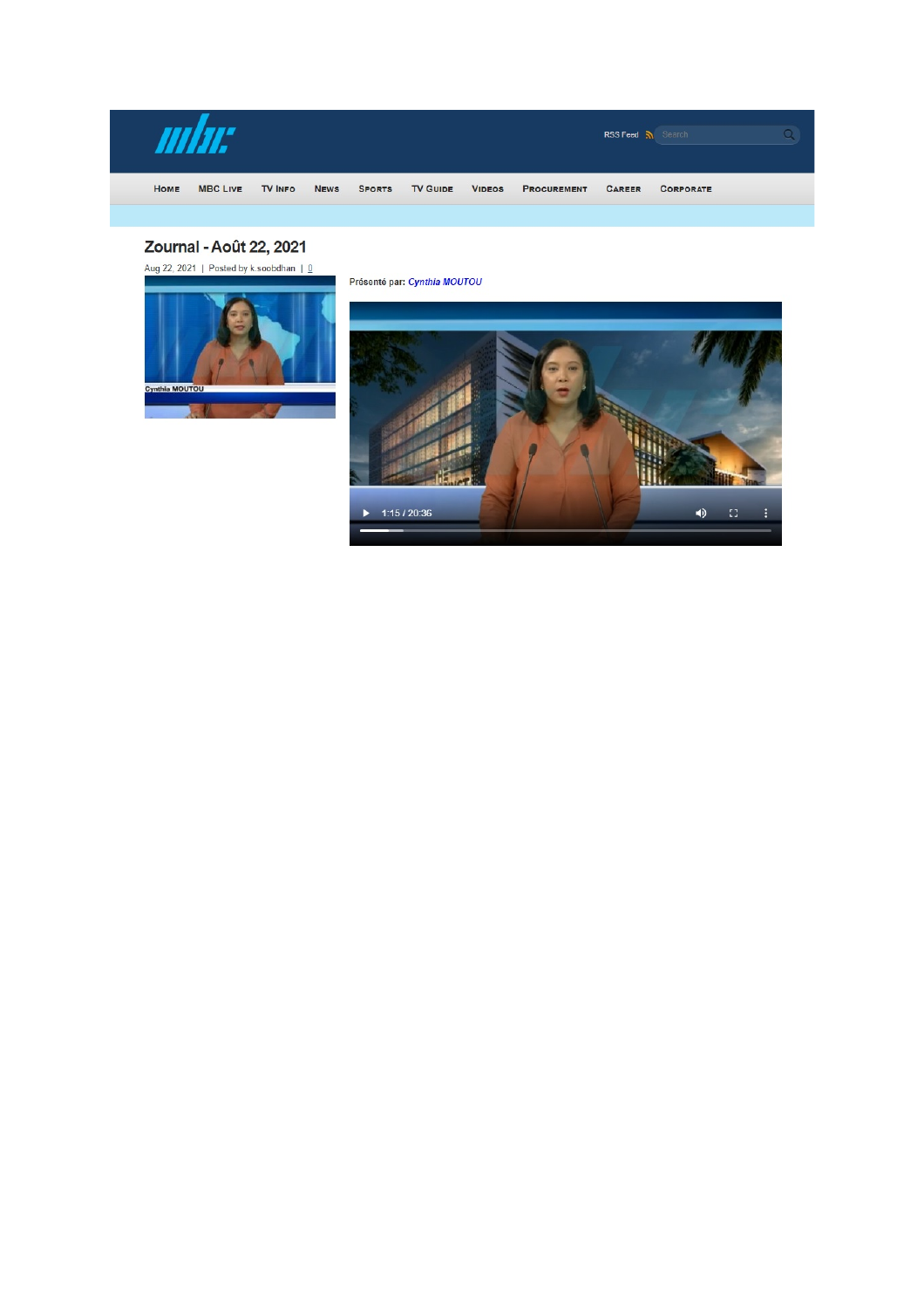## **English transcript of MBC News**

**Media:** Mauritius Broadcasting Corporation (TV)

**Reach:** 85% reach / 975000 viewers

**Date:** 22 August 2021

**TV News bulletin**: (Hindi)

**Link:** https://test.mbcradio.tv/article/samachar-august-22-2021

## **English Transcript:**

**News Host:** Gateway Real Estate Africa is investing 1.2 billion Rupees in a real estate project in Grand Baie. For the promoter, this complex will revolutionize the way companies work and connect. Work has already started and should be completed at the end of next year. 500 jobs are expected to be created during the construction phase, as well as several temporary and permanent positions upon completion of The Precinct project. In addition, the South African company plans more than 5 billion rupees of investment in Mauritius over the next two years in similar projects.

**Reporter:** At the entrance to Grand-Baie, along the highway, a building with an area of 10,000 m2 emerges from the ground. This is what it will look like at the end of 2022, when the work is completed.

The Precinct required an investment of 1.2 billion rupees by Gateway Real Estate Africa.

## **Greg Pearson, Chief Executive Officer - Gateway Real Estate Africa:**

"We established our head office in Mauritius in 2018 because the country has good connectivity, a policy for Africa. This specific project requires 1.2 billion rupees of investment, but we will invest more than 100 million dollars in Mauritius over the next two years with other projects."

**Reporter:** The Precinct has a futureproof design and aims to combine work, wellness and a social lifestyle. It includes among other things the rental of offices, access to meeting and conference rooms as well as individual work pods but also an entertainment area. Its design also incorporates several green principles.

#### **Krishnen Kistnen: Chief Financial Officer - Gateway Real Estate Africa**

"The next two phases will be done from next year and we expect to finish in about 5 years. We are still developing other projects in Mauritius and it will be announced in the coming months. This will bring our investment in Mauritius to more than 2.5 billion rupees just for this financial year. Towards the end of the year our office space will already be completed, then we will start to work on the 2nd and 3rd phase."

#### **Reporter:**

Besides the investment, the promoters underline that the development of "The Precinct" stimulates employment. 500 jobs will be created during the construction phase and several other temporary and permanent positions upon completion of the project. "The Precinct will have local and international corporate clients, including GRIT Real Estate Income group and Dentons, a multinational law firm.